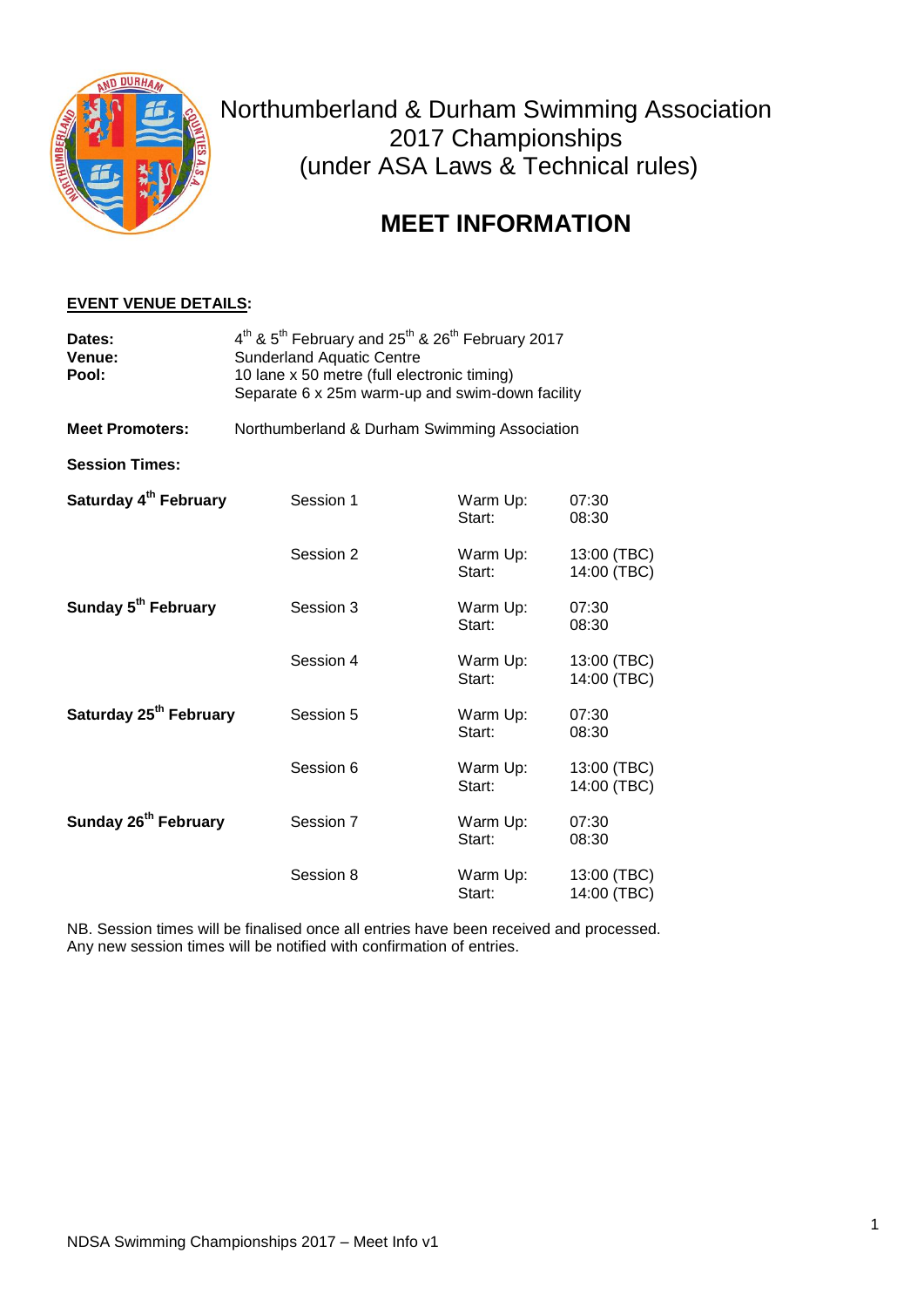#### **PROGRAMME OF EVENTS:**

#### **Individual**

50m Butterfly, Backstroke, Breaststroke & Freestyle 100m Butterfly, Backstroke, Breaststroke & Freestyle 200m Butterfly, Backstroke, Breaststroke, Freestyle & Individual Medley 400m Freestyle & Individual Medley 800m Freestyle (girls only) 1500m Freestyle (boys only)

Swimmers in the 10/11yrs age group are not eligible to enter the 400m Individual Medley or 800m/1500m Freestyle

**Age Groups** 10/11yrs, 12yrs, 13yrs, 14yrs, 15yrs, 16/Over

For all events, age is as at  $31<sup>st</sup>$  December 2017

#### **Finals**

All 50m and 100m events for all age groups will have heats and finals All 200m events for 12, 13, 14, 15 and 16/Over age groups will have heats and finals All 200m events for 10/11 age group will be heat declared winners (HDW) All 400m, 800m and 1500m events will be heat declared winners (HDW)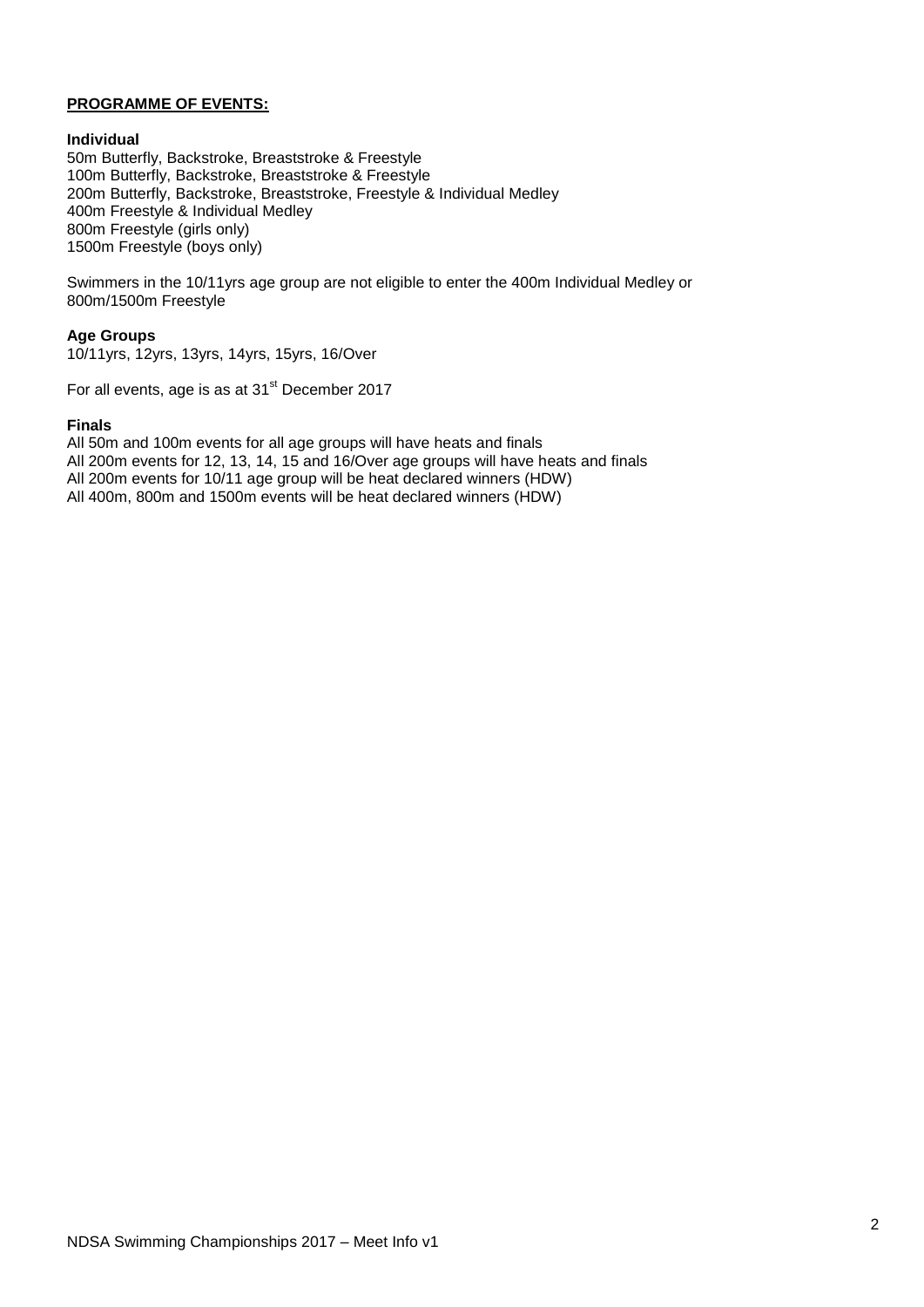# **SCHEDULE OF EVENTS**

| Saturday 4 <sup>th</sup> February 2017 | Sunday 5 <sup>th</sup> February 2017 | Saturday 25 <sup>th</sup> February 2017 | Sunday 26 <sup>th</sup> February 2017 |
|----------------------------------------|--------------------------------------|-----------------------------------------|---------------------------------------|
| <b>Session 1</b>                       | <b>Session 3</b>                     | <b>Session 5</b>                        | Session 7                             |
| Warm Up 07:30; Start 08:30             | Warm Up 07:30; Start 08:30           | Warm Up 07:30; Start 08:30              | Warm Up 07:30; Start 08:30            |
| Girls 200m Freestyle                   | Boys 200m Freestyle                  | Boys 200m Backstroke                    | Girls 200m Backstroke                 |
| Boys 100m Breaststroke                 | Girls 100m Breaststroke              | Girls 50m Breaststroke                  | Boys 50m Breaststroke                 |
| Girls 50m Backstroke                   | Boys 50m Backstroke                  | Boys 100m Freestyle                     | Girls 100m Freestyle                  |
| Boys 1500m Freestyle HDW               | Girls 800m Freestyle HDW             | Girls 400m Freestyle HDW                | Boys 400m Freestyle HDW               |
| <b>FINALS</b>                          | <b>FINALS</b>                        | <b>FINALS</b>                           | <b>FINALS</b>                         |
| Girls 12 200m Freestyle FINAL          | Boys 12 200m Freestyle FINAL         | Boys 12 200m Backstroke FINAL           | Girls 12 200m Backstroke FINAL        |
| Girls 13 200m Freestyle FINAL          | Boys 13 200m Freestyle FINAL         | Boys 13 200m Backstroke FINAL           | Girls 13 200m Backstroke FINAL        |
| Girls 14 200m Freestyle FINAL          | Boys 14 200m Freestyle FINAL         | Boys 14 200m Backstroke FINAL           | Girls 14 200m Backstroke FINAL        |
| Girls 15 200m Freestyle FINAL          | Boys 15 200m Freestyle FINAL         | Boys 15 200m Backstroke FINAL           | Girls 15 200m Backstroke FINAL        |
| Girls 16/Over 200m Freestyle FINAL     | Boys 16/Over 200m Freestyle FINAL    | Boys 16/Over 200m Backstroke FINAL      | Girls 16/Over 200m Backstroke FINAL   |
| Boys 10/11 100m Breaststroke FINAL     | Girls 10/11 100m Breaststroke FINAL  | Girls 10/11 50m Breaststroke FINAL      | Boys 10/11 50m Breaststroke FINAL     |
| Boys 12 100m Breaststroke FINAL        | Girls 12 100m Breaststroke FINAL     | Girls 12 50m Breaststroke FINAL         | Boys 12 50m Breaststroke FINAL        |
| Boys 13 100m Breaststroke FINAL        | Girls 13 100m Breaststroke FINAL     | Girls 13 50m Breaststroke FINAL         | Boys 13 50m Breaststroke FINAL        |
| Boys 14 100m Breaststroke FINAL        | Girls 14 100m Breaststroke FINAL     | Girls 14 50m Breaststroke FINAL         | Boys 14 50m Breaststroke FINAL        |
| Boys 15 100m Breaststroke FINAL        | Girls 15 100m Breaststroke FINAL     | Girls 15 50m Breaststroke FINAL         | Boys 15 50m Breaststroke FINAL        |
| Boys 16/Ov 100m Breaststroke FINAL     | Girls 16/Ov 100m Breaststroke FINAL  | Girls 16/Ov 50m Breaststroke FINAL      | Boys 16/Ov 50m Breaststroke FINAL     |
| Girls 10/11 50m Backstroke FINAL       | Boys 10/11 50m Backstroke FINAL      | Boys 10/11 100m Freestyle FINAL         | Girls 10/11 100m Freestyle FINAL      |
| Girls 12 50m Backstroke FINAL          | Boys 12 50m Backstroke FINAL         | Boys 12 100m Freestyle FINAL            | Girls 12 100m Freestyle FINAL         |
| Girls 13 50m Backstroke FINAL          | Boys 13 50m Backstroke FINAL         | Boys 13 100m Freestyle FINAL            | Girls 13 100m Freestyle FINAL         |
| Girls 14 50m Backstroke FINAL          | Boys 14 50m Backstroke FINAL         | Boys 14 100m Freestyle FINAL            | Girls 14 100m Freestyle FINAL         |
| Girls 15 50m Backstroke FINAL          | Boys 15 50m Backstroke FINAL         | Boys 15 100m Freestyle FINAL            | Girls 15 100m Freestyle FINAL         |
| Girls 16/Over 50m Backstroke FINAL     | Boys 16/Over 50m Backstroke FINAL    | Boys 16/Over 100m Freestyle FINAL       | Girls 16/Over 100m Freestyle FINAL    |
|                                        |                                      |                                         |                                       |
| <b>Session 2</b>                       | <b>Session 4</b>                     | <b>Session 6</b>                        | <b>Session 8</b>                      |
| Warm Up 13:00; Start 14:00             | Warm Up 13:00; Start 14:00           | Warm Up 13:00; Start 14:00              | Warm Up 13:00; Start 14:00            |
| Boys 200m Butterfly                    | Girls 200m Butterfly                 | Boys 200m Individual Medley (I.M.)      | Girls 200m Individual Medley (I.M.)   |
| Girls 100m Backstroke                  | Boys 100m Backstroke                 | Girls 100m Butterfly                    | Boys 100m Butterfly                   |
| Boys 50m Freestyle                     | Girls 50m Freestyle                  | Boys 50m Butterfly                      | Girls 50m Butterfly                   |
| Girls 400m Individual Medley HDW       | Boys 400m Individual Medley HDW      | Girls 200m Breaststroke                 | Boys 200m Breaststroke                |
| <b>FINALS</b>                          | <b>FINALS</b>                        | <b>FINALS</b>                           | <b>FINALS</b>                         |
| Boys 12 200m Butterfly FINAL           | Girls 12 200m Butterfly FINAL        | Boys 12 200m I.M. FINAL                 | Girls 12 200m I.M. FINAL              |
| Boys 13 200m Butterfly FINAL           | Girls 13 200m Butterfly FINAL        | Boys 13 200m I.M. FINAL                 | Girls 13 200m I.M. FINAL              |
| Boys 14 200m Butterfly FINAL           | Girls 14 200m Butterfly FINAL        | Boys 14 200m I.M. FINAL                 | Girls 14 200m I.M. FINAL              |
| Boys 15 200m Butterfly FINAL           | Girls 15 200m Butterfly FINAL        | Boys 15 200m I.M. FINAL                 | Girls 15 200m I.M. FINAL              |
| Boys 16/Over 200m Butterfly FINAL      | Girls 16/Over 200m Butterfly FINAL   | Boys 16/Over 200m I.M. FINAL            | Girls 16/Over 200m I.M. FINAL         |
| Girls 10/11 100m Backstroke FINAL      | Boys 10/11 100m Backstroke FINAL     | Girls 10/11 100m Butterfly FINAL        | Boys 10/11 100m Butterfly FINAL       |
| Girls 12 100m Backstroke FINAL         | Boys 12 100m Backstroke FINAL        | Girls 12 100m Butterfly FINAL           | Boys 12 100m Butterfly FINAL          |
| Girls 13 100m Backstroke FINAL         | Boys 13 100m Backstroke FINAL        | Girls 13 100m Butterfly FINAL           | Boys 13 100m Butterfly FINAL          |
| Girls 14 100m Backstroke FINAL         | Boys 14 100m Backstroke FINAL        | Girls 14 100m Butterfly FINAL           | Boys 14 100m Butterfly FINAL          |
| Girls 15 100m Backstroke FINAL         | Boys 15 100m Backstroke FINAL        | Girls 15 100m Butterfly FINAL           | Boys 15 100m Butterfly FINAL          |
| Girls 16/Over 100m Backstroke FINAL    | Boys 16/Over 100m Backstroke FINAL   | Girls 16/Over 100m Butterfly FINAL      | Boys 16/Over 100m Butterfly FINAL     |
| Boys 10/11 50m Freestyle FINAL         | Girls 10/11 50m Freestyle FINAL      | Boys 10/11 50m Butterfly FINAL          | Girls 10/11 50m Butterfly FINAL       |
| Boys 12 50m Freestyle FINAL            | Girls 12 50m Freestyle FINAL         | Boys 12 50m Butterfly FINAL             | Girls 12 50m Butterfly FINAL          |
| Boys 13 50m Freestyle FINAL            | Girls 13 50m Freestyle FINAL         | Boys 13 50m Butterfly FINAL             | Girls 13 50m Butterfly FINAL          |
| Boys 14 50m Freestyle FINAL            | Girls 14 50m Freestyle FINAL         | Boys 14 50m Butterfly FINAL             | Girls 14 50m Butterfly FINAL          |
| Boys 15 50m Freestyle FINAL            | Girls 15 50m Freestyle FINAL         | Boys 15 50m Butterfly FINAL             | Girls 15 50m Butterfly FINAL          |
| Boys 16/Over 50m Freestyle FINAL       | Girls 16/Over 50m Freestyle FINAL    | Boys 16/Over 50m Butterfly FINAL        | Girls 16/Over 50m Butterfly FINAL     |
|                                        |                                      | Girls12 200m Breaststroke FINAL         | Boys12 200m Breaststroke FINAL        |
|                                        |                                      | Girls13 200m Breaststroke FINAL         | Boys13 200m Breaststroke FINAL        |
|                                        |                                      | Girls14 200m Breaststroke FINAL         | Boys14 200m Breaststroke FINAL        |
|                                        |                                      | Girls15 200m Breaststroke FINAL         | Boys15 200m Breaststroke FINAL        |
|                                        |                                      | Girls16/Ov 200m Breaststroke FINAL      | Boys16/Ov 200m Breaststroke FINAL     |
|                                        |                                      |                                         |                                       |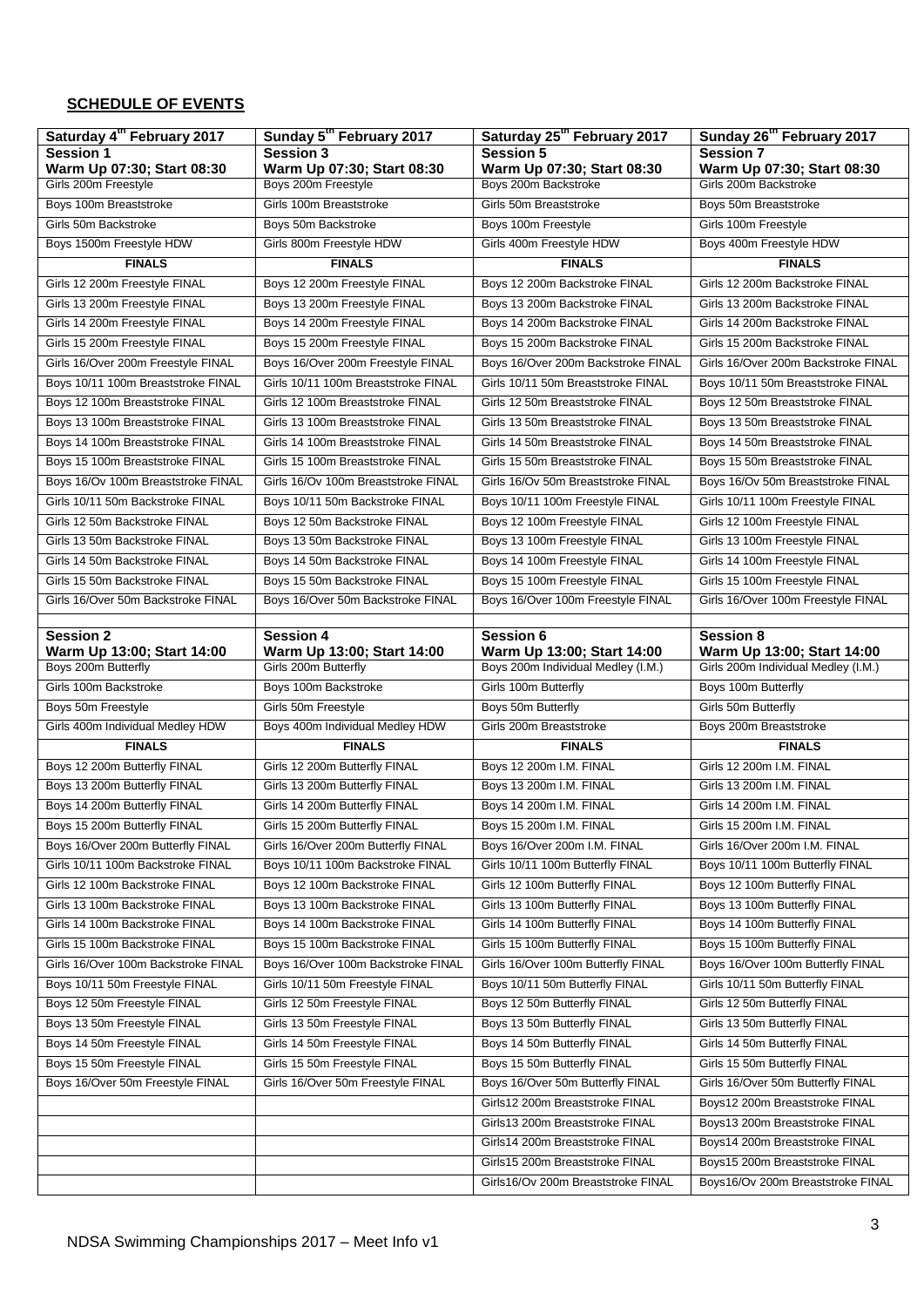## **ELIGIBILITY TO COMPETE**

- All competitors must be bona fide members of Clubs affiliated to NDSA and hold a valid ASA Swimmer Registration.
- A swimmer may only represent one Club throughout the Championships.
- No individual may compete in more than one ASA Counties Championships in any one calendar year.
- In the Multi-Classification Events for swimmers with a valid Disability Classification, Championships Entry Standards will be determined as required by the ASANER Disability Development Officer.

## **QUALIFYING TIMES**

- Competitors must have achieved an entry time equal to or faster than the Qualifying Times as set out below, downloaded from the British Swimming Rankings and which has been achieved no earlier than 1 January 2016. Converted times will be accepted using the ASA Equivalent Performance Tables.
- Entries slower than the Qualifying Times will be rejected.
- The Promoters reserve the right to reject entries in order to comply with licensing rules relating to session length.

## **ENTRIES**

- The individual entry fee is £7.00 for entries received by 18 January 2017.
- The individual entry fee is £10.00 for entries received during the period 19 January 24 February 2017.
- All cheques should be made payable to 'NDSA'. No entries will be accepted without the correct fee, or with the Entry Files incorrectly completed. Entry fees will not be refunded for any times submitted out-with the Qualifying Times. No refunds will be given after the programme has been finalised.

## **Making Entries**

Entries will be by computer files (Sportsystems Entry Manager), which are obtainable from the Championships Manager (see below). Closing date for receipt of entries is Noon, 18 January 2017. The Entry Files must be e-mailed to [ndswimmingentry@hotmail.co.uk.](mailto:ndswimmingentry@hotmail.co.uk) The fees and other paperwork (within a maximum of 3 days following the closing date) should be sent to:

Dave Low (Championships Manager) 14 Witton Station Court Langley Park Durham DH7 9US

Entries will be accepted following the closing date but only in circumstances where the Championships are not full.

#### **WITHDRAWALS**

#### **Heats**

Any withdrawals or amendments prior to the first day of the Championships should be notified to the Championships Manager by e-mail providing full details (Name, Event and Event Number) or a completed withdrawal form.

Withdrawals for Sessions 1, 3, 5 and 7 (morning sessions) must be notified by no later than 5pm the day before the relevant session.

Withdrawals for Sessions 2, 4, 6 and 8 (afternoon sessions) must be notified by no later than 10am on the day of the relevant session.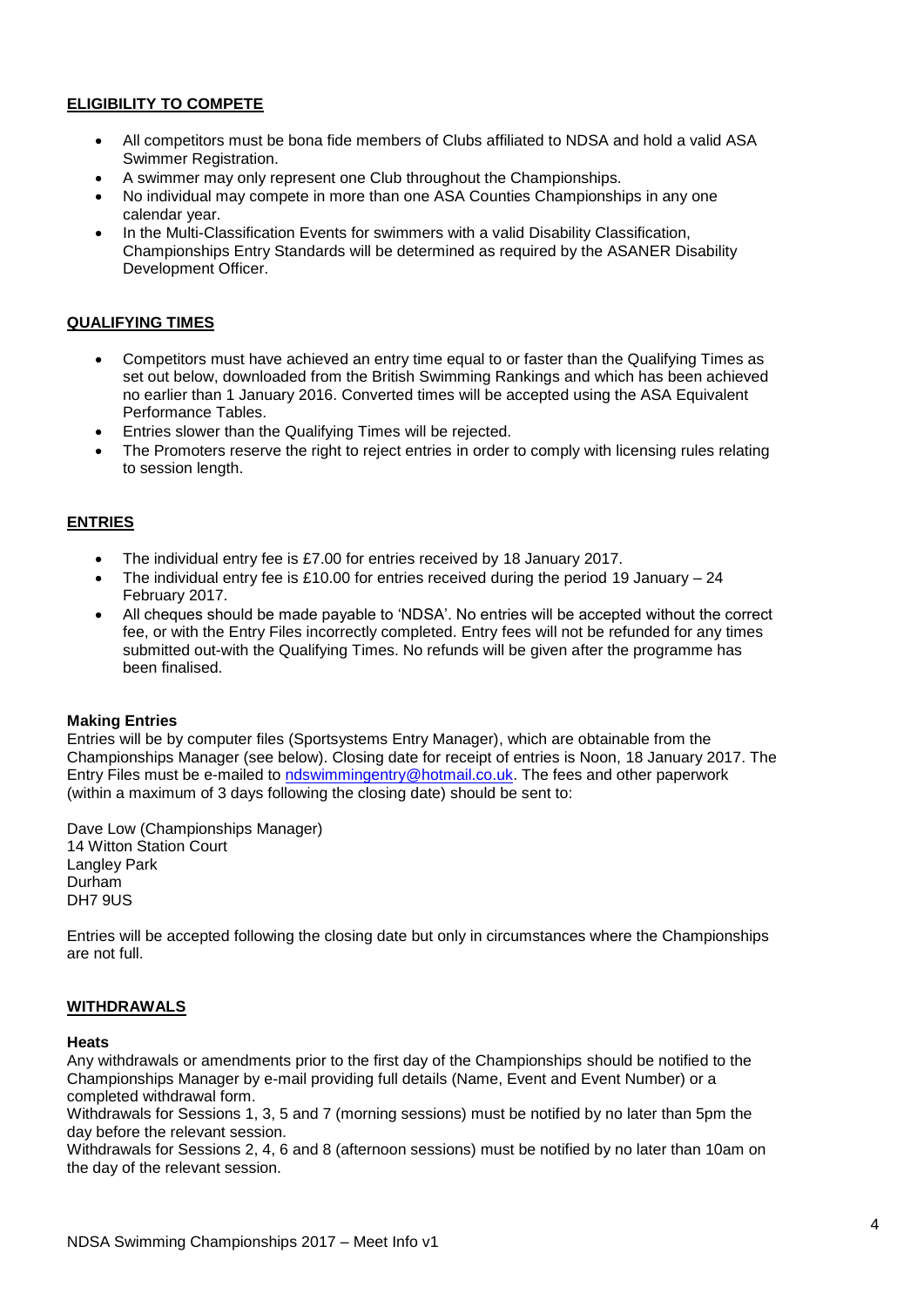Clubs failing to comply with the above (except in the case of a genuine illness or proven emergency) will be liable for a £10.00 fine for each inappropriate withdrawal.

## **Finals**

Any swimmer wishing to withdraw from a Final must inform the Recorders, in writing on the appropriate form, within 15 minutes of the conclusion of the relevant heats session. A maximum of 2 reserves will be nominated for Finals. Where a reserve is brought in at short notice, the reserve shall occupy the vacant lane – there will be no re-seeding. Clubs whose swimmers fail to appear for Finals (including reserves) will liable for a £15.00 fine for each inappropriate withdrawal.

## **AWARDS & PRESENTATIONS**

- Medals shall be awarded to the top 3 swimmers in each event and in each age group.
- Medal presentations will take place during the Finals (time permitting). Swimmers must wear appropriate clothing for the presentations. It is responsibility of the Clubs to ensure the medallists, or a deputy be available for presentation. Failure of a swimmer or deputy to attend the appropriate presentation will result in the swimmer forfeiting his/her medal.
- The following trophies will be presented at the conclusion of the Championships:

**Tom Randall Memorial Trophy** - will be awarded to the Club scoring the highest points total in the age categories 10/11, 12, 13 and 14 yrs. Individual points shall be awarded 10 to 1 for competitors placed 1 to 10 for the Events that have finals or from the heats of a heat declared winner event.

**Guy North Trophy** - will be awarded to the Club winning the most gold medals across the Championship events. In the event of a tie the trophy will be awarded to the club winning the most gold and silver.

**Mark Latimer Memorial Trophy** - will be awarded to the Club scoring the highest points total in the age categories of 15yrs and 16/Over yrs. Individual points will be awarded 10 to 1 for competitors placed 1 to 10 in the finals of open events or from the heats of a heat declared winner event.

## **OFFICIALS**

The Championships cannot run without a full team of licensed officials. Clubs must provide at least one licensed official for each day of the Championships during which they have a swimmer, or swimmers, completing. Failure to provide a minimum of one official will result in a fine of £50 for each day where a Club has a swimmer but no official.

The Lead Referee for the 2017 Championships is Mrs Christine Johnston who can be contacted on [ndofficials@gmail.com](mailto:ndofficials@gmail.com)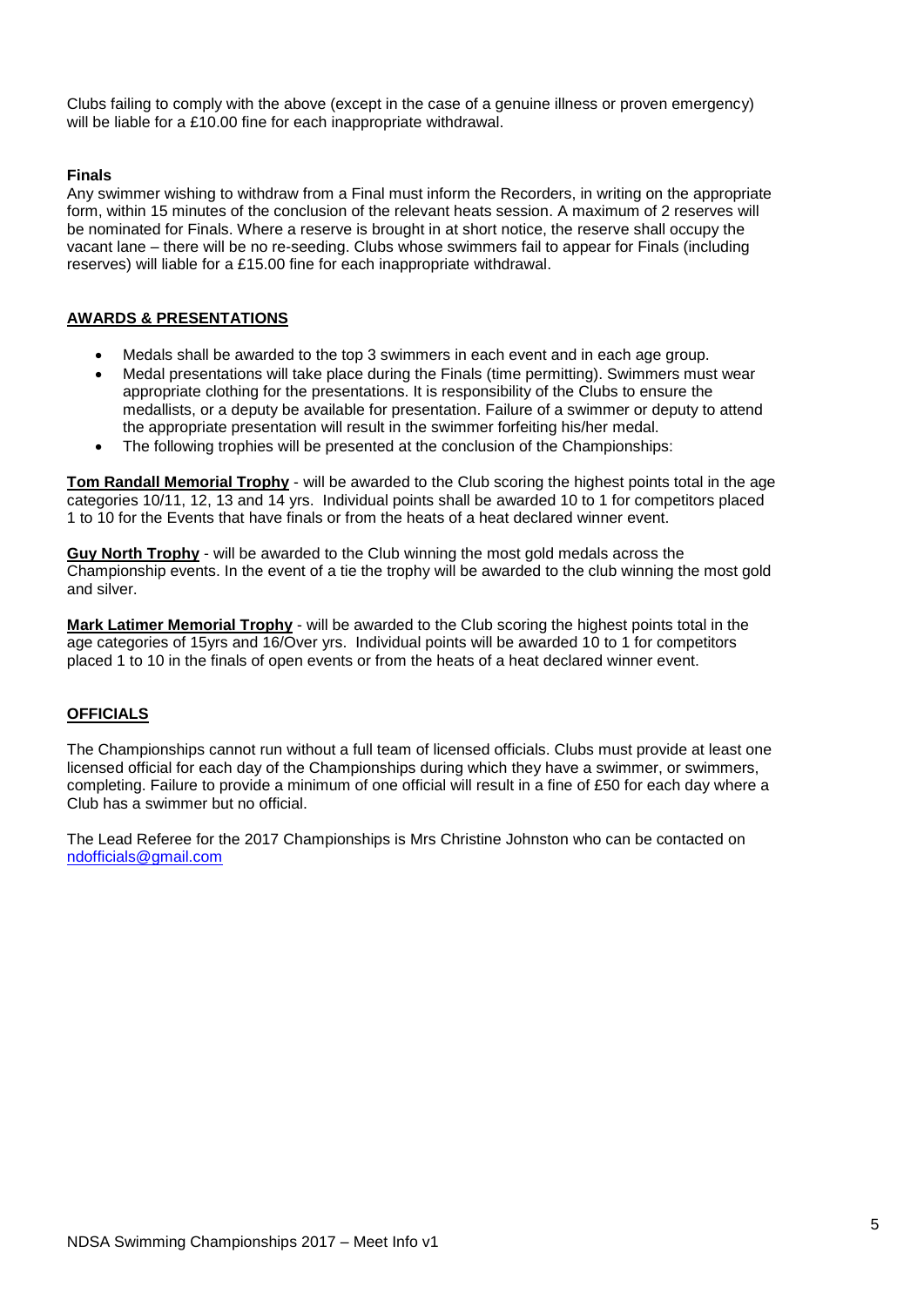## **GENERAL INFORMATION/EVENT REGULATIONS**

- The organisation of these Championships shall be in the hands of the NDSA Management Board with powers delegated to the Championships Manager. The Championships shall be held under the relevant FINA/ASA Technical and Judicial Rules/Laws.
- It is the responsibility of Clubs, via their coaches and team managers, to ensure that their swimmers are aware of the details of this conditions and regulations.
- A pass is required for any coach/chaperone/team manager wishing to be poolside or in swimmer only areas. Within the venue, all coaches, chaperones and team managers must wear the appropriate accreditation pass and have it visible at all times. Passes cost £25 each and will cover the whole of the Championships. All individuals in possession of a pass are expected to have attended a Team Manager Training Course and comply with the relevant ASA Child Protection Procedures.
- The Promoters will not be responsible for any unaccompanied swimmers on poolside. Clubs are responsible for ensuring appropriate supervision is arranged for their own swimmers.
- A draft entry list will be posted on the NDSA website prior to the Championships.
- The maximum number of lanes available will be used for both heats and finals.
- The changing facility at the venue is a mixed changing village and may at times be open to the general public.
- Warm up and swim down facilities will be available at the Championships and will be supervised by venue staff and warm up marshals. Swimmers using these facilities must adhere to any instructions issued by such supervisors. Clubs, via their coaches/team managers will be held responsible for the behaviour and actions of their swimmers using their facilities.
- Submitted entry times will be used for seeding and rejection purposes where necessary. The Championships Manager has the authority to adjust the number of entries accepted to ensure the smooth running of the Championships.
- No person may, for commercial purposes, take photographs or use any video recording equipment at the Championships without the express written permission of the Promoters. The taking of photographs or use of video equipment for non-commercial purposes is permitted subject to compliance with ASA guidelines and the rules and standard operating procedures of the venue.
- Any person wishing to use photographic equipment (including still, video, digital and mobile telephone cameras) at the Championships will be required to sign the ASA Video/Photography Book.
- No flash photograph is permitted at any time within the competition pool hall.
- In order to control digital photographs, mobile phones may not be used in the changing village.
- The NDSA Board has the power to vary the Championship conditions prior to the event closing date.
- Any queries should be directed to the Championships Manager: [ndswimmingentry@hotmail.co.uk](mailto:ndswimmingentry@hotmail.co.uk)

#### **Supported by: NESS Swimwear**